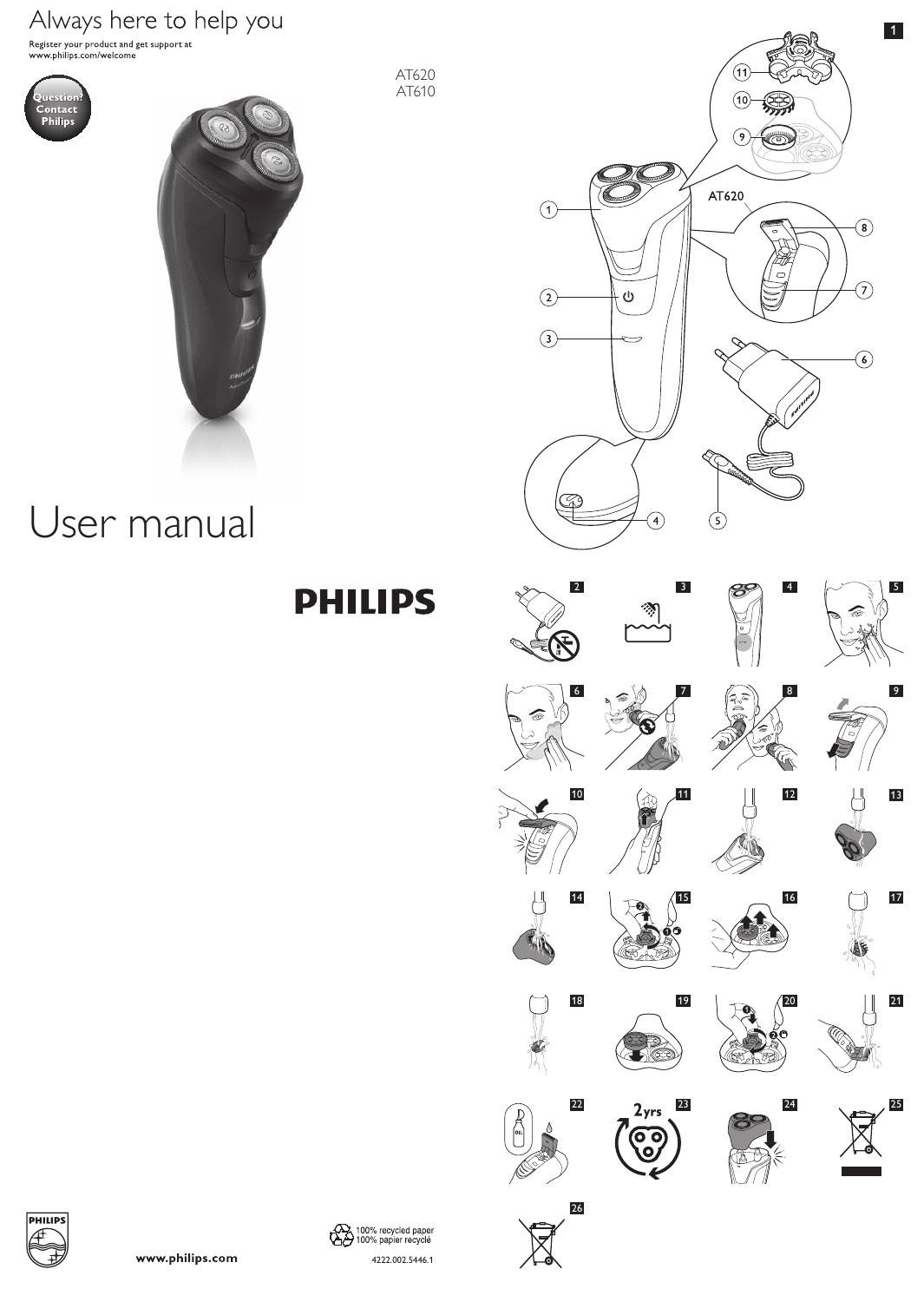#### **Introduction**

Congratulations on your purchase and welcome to Philips! To fully benefit from the support that Philips offers, register your product at

# **www.philips.com/welcome**.

Please read this user manual, as it contains information about the wonderful features of this shaver as well as some tips to make shaving easier and more enjoyable.

### **General description (Fig. 1)**

- 1 Shaving unit
- 2 Shaver on/off button<br>3 Charging light
- Charging light
- 4 Socket for small plug
- 5 Small plug
- 6 Adapter 7 Trimmer (AT620 only)
- 8 Trimmer release slide (AT620 only)
- Guard
- 10 Cutter
- 11 Retaining frame

*Note: You can find the type number on the back of the shaver.*

### **Important**

Read this user manual carefully before you use the appliance and save it for future reference.

#### **Danger**

Make sure the adapter does not get wet (Fig. 2).

### **Warning**

- The adapter contains a transformer. Do not cut off the adapter to replace it with another plug, as this causes a hazardous situation.
- This appliance is not intended for use by persons (including children) with reduced physical, sensory or mental capabilities, or lack of experience and knowledge, unless they have been given supervision or instruction concerning use of the appliance by a person responsible for their safety.
- Children should be supervised to ensure that they do not play with the appliance.
- Always unplug the shaver before you clean it under the tap.

#### **Caution**

- Never use water hotter than 80°C to rinse the shaver.
- Be careful with hot water. Always check if the water is not too hot, to prevent your hands from getting burnt.
- The shaver is not dishwasher-proof.
- Water may leak from the socket at the bottom of the shaver when you rinse it. This is normal and not dangerous because all electronics are enclosed in a sealed power unit inside the shaver.
- Do not use the shaver or adapter if it is damaged, as this may cause injury. Always replace a damaged adapter or part with one of the original type. Use, charge and store the appliance at a temperature between 10°C and 35°C.
- Always place and use the shaver on a surface that is fluid-resistant.
- Only use the adapter supplied.
- If the shaver is subjected to a major change in temperature, pressure or humidity, let it acclimatise for 30 minutes before you use it.

### **Compliance with standards**

- This shaver complies with the internationally approved safety regulations and can be safely used in the bath or shower and cleaned under the tap (Fig. 3).
- This Philips appliance complies with all standards regarding electromagnetic fields (EMF). If handled properly and according to the instructions in this user manual, the appliance is safe to use based on scientific evidence available today.

### **General**

- The appliance is equipped with an automatic voltage selector and is suitable for mains voltages ranging from 100 to 240 volts.
- The adapter transforms 100-240 volts to a safe low voltage of less than 24 volts.

### **Charging**

# *Note: The shaver cannot be used directly from the mains.*

When you charge the shaver for the first time or after a long period of disuse, let it charge for at least 10 hours.

A fully charged shaver provides up to 30 minutes of shaving time. The shaving time may be less than expected as a result of your shaving behaviour, your cleaning habits or your beard type.

### **Charge indications**

#### **Battery low**

When the battery is almost empty (when there are only 5 or fewer shaving minutes left), the charging light lights up orange.When you switch off the shaver, the charging light continues to light up orange for a few seconds (Fig. 4).

### **Charging**

When the shaver is charging, the charging light lights up green continuously. (Fig. 4)

# *Note: The charging light will keep lighting up green when the shaver is fully charged.*

### **Charging with the adapter**

1 Put the small plug in the shaver.

2 Put the adapter in the wall socket.

### **WEB** Using the shaver

*Note: This shaver can be used in the bath or shower. For safety reasons, the shaver can therefore not be used from the mains.*

# **Shaving tips and tricks**

This shaver is suitable for both wet and dry use. Use the shaver with shaving gel or foam for extra skin comfort, or use the shaver dry for extra convenience.

#### *Note: We advise you to use the shaver with shaving gel or foam when you use it for a wet shave. Do not use thick shaving cream or shaving oil with this shaver.*

- For optimal shaving results, make circular movements during use.
- The shaver is waterproof and can be used in the bath or shower.
- Your skin may need 2 to 3 weeks to get accustomed to the Philips shaving system.

### **Wet shaving**

- 1 Apply some water to your skin. (Fig. 5)
- 2 Apply shaving foam or shaving gel to your skin. (Fig. 6)
- Rinse the shaving unit under the tap to ensure that the shaving unit glides smoothly over your skin.
- 4 Press the on/off button once to switch on the shaver.
- 5 Move the shaving heads over your skin in circular movements. (Fig. 7)

*Note: Rinse the shaver under the tap regularly to ensure that it continues to glide smoothly over your skin.*

- After shaving, press the on/off button once to switch off the shaver and dry your face.
- 7 Clean the shaver (see chapter 'Cleaning and maintenance').

*Note: Make sure you rinse all foam or shaving gel off the shaver.* 

### **Dry shaving**

*Tip: Ensure your skin is fully dry so that the shaver glides smoothly over your skin.*

- 1 Press the on/off button once to switch on the shaver.
- 2 Move the shaving heads over your skin in circular movements (Fig. 8).
- 3 After shaving, press the on/off button once to switch off the shaver.
- 4 Clean the shaver (see chapter 'Cleaning and maintenance').

### **Trimming (AT620 only)**

You can use the trimmer to groom your sideburns and moustache.

- 1 Push the trimmer release slide downwards to open the trimmer. (Fig. 9)
- 2 Press the on/off button once to switch on the shaver.
- You can now start trimming.
- 3 After trimming, press the on/off button once to switch off the shaver.
- 4 Clean the trimmer (see chapter 'Cleaning and maintenance').
- 5 Close the trimmer ('click') (Fig. 10).

### **Cleaning and maintenance**

Never use compressed air, scouring pads, abrasive cleaning agents or aggressive liquids such as petrol or acetone to clean the shaver.

### Always unplug the shaver before you clean it under the tap.

Clean the shaver after every shave for optimal shaving performance.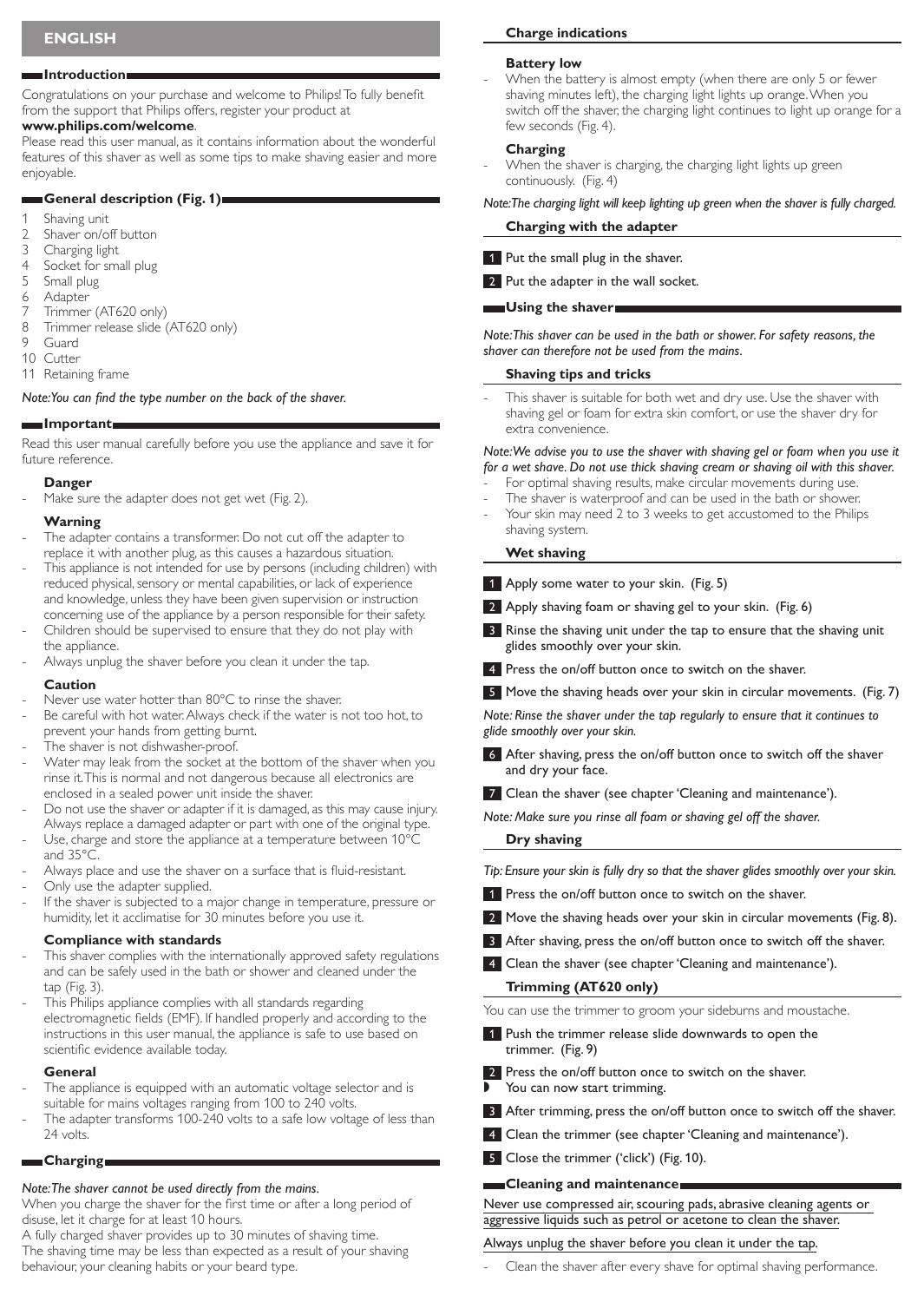- Regular cleaning guarantees better shaving performance.
- For the best cleaning results, we advise you to use Philips Cleaning spray (HQ110).
- Be careful with hot water. Always check if the water is not too hot, to prevent your hands from getting burnt.

*Note: Water may leak from the socket at the bottom of the shaver when you rinse it. This is normal and not dangerous because all electronics are enclosed in a sealed power unit inside the shaver.*

# **Cleaning the shaving unit under the tap (quick clean)**

# 1 Switch off the shaver.

2 Place you thumb under the shaving unit and push the shaving unit off the shaver. (Fig. 11)

*Note: Make sure to hold the shaving unit while doing so.*

3 Rinse the shaving unit and hair chamber under a hot tap for 30 seconds.

Be careful with hot water. Always check if the water is not too hot, to prevent your hands from getting burnt.

- Rinse the hair chamber (Fig. 12).
- Rinse the inside of the shaving unit (Fig. 13).
- Rinse the outside of the shaving unit (Fig. 14).

# **Thorough cleaning**

- 4 Turn the lock anticlockwise (1) and remove the retaining frame (2) (Fig. 15).
- 5 Remove and clean one shaving head at a time. Each shaving head consists of a cutter and a guard (Fig. 16).

*Note: Do not clean more than one cutter and guard at a time, since they are all matching sets. If you accidentally mix up the cutters and guards, it may take several weeks before optimal shaving performance is restored.*

- Remove the cutter from the shaving guard and rinse it with water (Fig. 17).
- Rinse the inside and outside of the shaving guard with water (Fig. 18).

6 Put the shaving heads back into the shaving unit. (Fig. 19)

Make sure that the projections of the shaving heads fit exactly into the recesses.

7 Put the retaining frame back into the shaving unit (1) and turn the lock clockwise (2) (Fig. 20).

8 Reattach the shaving unit and shake excess water off the shaver.

*Note: If you cannot reattach the shaving unit properly, check if you have inserted the shaving heads properly and if the retaining frame is locked.*

Be careful not to hit the shaving unit against anything while you shake excess water off the shaver.

Never dry the shaving unit and the hair chamber with a towel or tissue, as this may damage the shaving unit.

9 Open the shaving unit again and leave it open to let the shaver dry completely.

# **Cleaning the trimmer (AT620 only)**

Clean the trimmer every time you have used it.

- **1** Switch off the shaver.
- 2 Push the trimmer release slide downwards to open the trimmer (Fig. 9).

**3** Rinse the trimmer under a hot tap. (Fig. 21)

4 Close the trimmer (' click').

*Tip: For optimal trimming performance, lubricate the trimmer teeth with a drop of sewing machine oil every six months (Fig. 22).*

# **Ordering accessories**

To buy accessories or spare parts, visit **www.shop.philips.com/service** or go to your Philips dealer. You can also contact the Philips Consumer Care Centre in your country (see the worldwide guarantee leaflet for contact details).

# **Shaving heads**

We advise you to replace your shaving heads every 2 years. Always replace with HQ56 Philips Shaving Heads (Fig. 23).

### **Cleaning**

Use Cleaning spray (HQ110) to clean the shaving heads thoroughly.

# **Replacing the shaving heads**

For maximum shaving performance, we advise you to replace the shaving heads every 2 years. Replace damaged shaving heads right away. Only replace the shaving heads with original HQ56 Philips Shaving Heads.

- 1 Switch off the shaver. Disconnect the shaver from the mains.
- 2 Place your thumb under the shaving unit and push the shaving unit off the shaver (Fig. 11).

*Note: Make sure to hold the shaving unit while doing so.*

3 Turn the lock anticlockwise (1) and remove the retaining frame (2) (Fig. 15).

4 Remove the shaving heads and place new ones in the shaving unit.

Make sure that the projections of the shaving heads fit exactly into the recesses.

5 Put the retaining frame back into the shaving unit (1) and turn the lock clockwise (2) (Fig. 20).

6 Reattach the shaving unit (Fig. 24).

*Note: If you cannot reattach the shaving unit properly, check if you have inserted the shaving heads properly and if the retaining frame is locked.*

# **Environment**

- Do not throw away the appliance with the normal household waste at the end of their life, but hand them in at an official collection point for recycling. By doing this, you help to preserve the environment (Fig. 25).
- The built-in rechargeable battery contains substances that may pollute the environment. Always remove the battery before you discard or hand in the shaver at an official collection point. Dispose of the battery at an official collection point for batteries. If you have trouble removing the battery, you can also take the appliance to a Philips service centre. The staff of this centre will remove the battery for you and will dispose of it in an environmentally safe way (Fig. 26).

# **Removing the rechargeable battery**

Only remove the rechargeable battery when you discard the shaver. Make sure the rechargeable battery is completely empty when you remove it.

- 1 Disconnect the shaver from the mains.
- 2 Let the shaver operate until it stops.
- 3 Undo the screws in the back of the shaver and in the hair chamber.
- 4 Remove the front panel and the back panel.
- 5 Bend the 6 hooks aside and take out the power unit.

Be careful, the hooks are sharp.

6 Remove the rechargeable battery.

Be careful, the battery strips are sharp.

Do not connect the shaver to the mains again after you have removed the rechargeable battery.

# **Guarantee and support**

If you need information or support, please visit **www.philips.com/ support** or read the separate worldwide guarantee leaflet.

# **Guarantee restrictions**

The shaving heads (cutters and guards) are not covered by the terms of the international guarantee because they are subject to wear.

# **Troubleshooting**

This chapter summarises the most common problems you could encounter with the appliance. If you are unable to solve the problem with the information below, visit **www.philips.com/support** for a list of frequently asked questions or contact the Consumer Care Centre in your country.

| Problem                                                | Possible cause                                           | Solution                                                                                                                                       |
|--------------------------------------------------------|----------------------------------------------------------|------------------------------------------------------------------------------------------------------------------------------------------------|
| The shaver does<br>not shave as well<br>as it used to. | The shaving heads<br>are damaged or<br>worn.             | Replace the shaving heads (see<br>chapter 'Replacing the shaving<br>heads').                                                                   |
|                                                        | Foam or gel<br>residues clog<br>up the shaving<br>heads. | Rinse the shaving unit under a<br>hot tap (see section 'Cleaning<br>the shaving unit under the tap' in<br>chapter 'Cleaning and maintenance'). |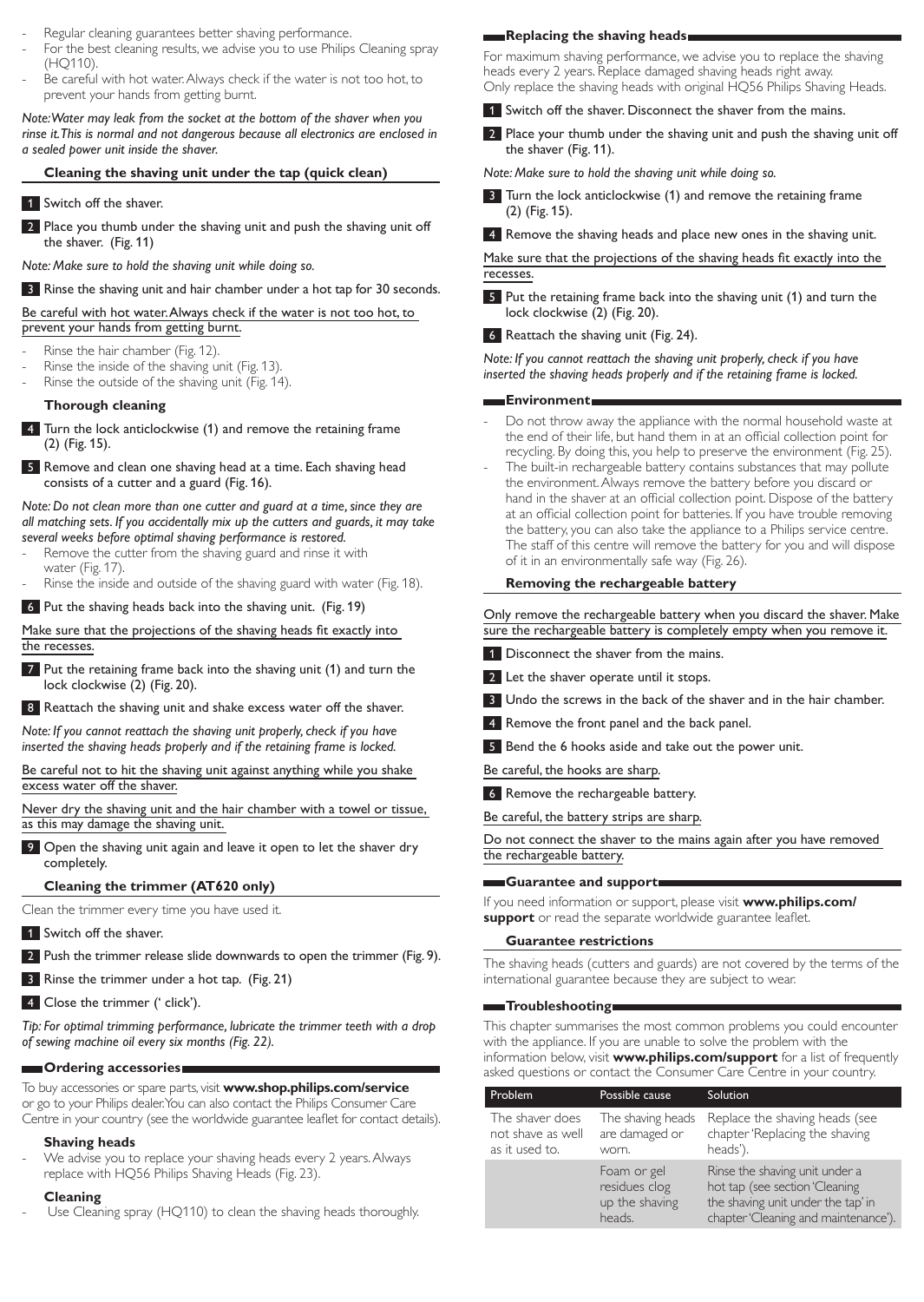| Problem                                                                   | Possible cause                                                                                 | Solution                                                                                                                                                                            |
|---------------------------------------------------------------------------|------------------------------------------------------------------------------------------------|-------------------------------------------------------------------------------------------------------------------------------------------------------------------------------------|
|                                                                           | You have not<br>inserted the<br>shaving heads<br>properly.                                     | Make sure that the projections of<br>the shaving heads fit exactly into<br>the recesses.                                                                                            |
| The shaver does<br>not work when I<br>press the on/off<br>button.         | The rechargeable<br>battery is empty.                                                          | Recharge the battery (see chapter<br>'Charging').                                                                                                                                   |
|                                                                           | The temperature<br>of the shaver is<br>too high. In this<br>case, the shaver<br>does not work. | As soon as the temperature<br>of the shaver has dropped<br>sufficiently, you can switch on the<br>shaver again.                                                                     |
| The shaver does<br>not work, although<br>it is connected to<br>the mains. | This shaver is<br>not designed to<br>be used directly<br>from the mains.                       | Recharge the battery (see chapter<br>'Charging') and disconnect the<br>shaver from the mains.                                                                                       |
| My skin is slighty<br>irritated after<br>shaving.                         | Your skin has not<br>yet adapted to<br>the new shaving<br>system.                              | Wait at least three weeks to allow<br>your skin to adapt to the shaver.<br>Do not use different shaving<br>methods during this period, it will<br>be easier for your skin to adapt. |
|                                                                           | Your skin is<br>sensitive to dry<br>shaving.                                                   | Use the shaver with shaving gel or<br>shaving foam and with plenty of<br>water for extra skin comfort.                                                                              |
|                                                                           | You are only<br>shaving with<br>water.                                                         | Use the shaver with shaving gel or<br>shaving foam and with plenty of<br>water for extra skin comfort.                                                                              |
|                                                                           | Your skin is<br>irritated by the<br>type of foam you<br>use.                                   | Use the shaver with shaving gel or<br>shaving foam and with plenty of<br>water for extra skin comfort.                                                                              |

# **Español**

### **Introducción**

Enhorabuena por la compra de este producto y bienvenido a Philips. Para sacar el mayor partido de la asistencia que Philips le ofrece, registre su producto en **www.philips.com/welcome**.

Lea atentamente este manual de usuario, en el cual encontrará información sobre las excelentes características de esta afeitadora, así como algunos consejos para que el afeitado le resulte más fácil y agradable.

### **Descripción general (fig. 1)**

- 1 Unidad de afeitado<br>2 Botón de encendid
- 2 Botón de encendido/apagado de la afeitadora<br>3 Piloto de carga
- 3 Piloto de carga<br>4 Toma para clav
- 4 Toma para clavija pequeña<br>5 Clavija pequeña
- 5 Clavija pequeña<br>6 Adaptador de o
- Adaptador de corriente
- 7 Recortador (solo modelo AT620)<br>8 Rotón de liberación del recortado
- 8 Botón de liberación del recortador (solo modelo AT620)<br>9 Protector
- Protector
- 10 Cuchilla
- 11 Marco de retención

### *Nota: Puede encontrar el número de modelo en la parte posterior de la afeitadora.*

# **Importante**

Antes de usar el aparato, lea atentamente este manual de usuario y consérvelo por si necesitara consultarlo en el futuro.

### **Peligro**

Asegúrese de que el adaptador no se moje (fig. 2).

### **Advertencia**

- El adaptador incorpora un transformador. No corte el adaptador para sustituirlo por otra clavija, ya que podría provocar situaciones de peligro.
- Este aparato no debe ser usado por personas (adultos o niños) con su capacidad física, psíquica o sensorial reducida, ni por quienes no tengan los conocimientos y la experiencia necesarios, a menos que sean supervisados o instruidos acerca del uso del aparato por una persona responsable de su seguridad.
- Asegúrese de que los niños no jueguen con este aparato.
- Desenchufe siempre la afeitadora antes de limpiarla bajo el grifo.

### **Precaución**

- No utilice nunca agua a una temperatura superior a 80 °C para enjuagar la afeitadora.
- Tenga cuidado con el agua caliente. Compruebe siempre que el agua no esté demasiado caliente para evitar quemarse las manos.
- La afeitadora no puede lavarse en el lavavajillas.
- Cuando enjuague la afeitadora es posible que salga agua por el orificio de su parte inferior. Esto es normal y no es peligroso, ya que todos los sistemas electrónicos están dentro de una unidad motora hermética en el interior de la afeitadora.
- No utilice la afeitadora ni el adaptador si están dañados, ya que podría ocasionar lesiones. Sustituya siempre un adaptador o una pieza dañados con uno del modelo original.
- Utilice y guarde el aparato a una temperatura entre 10 °C y 35 °C.
- Coloque y utilice siempre la afeitadora sobre una superficie resistente a los líquidos.
- Utilice únicamente el adaptador que se suministra.
- Si la afeitadora sufre un cambio brusco de temperatura, presión o humedad, deje que se aclimate durante 30 minutos antes de utilizarla.

### **Cumplimiento de normas**

- Esta afeitadora cumple las normas de seguridad aprobadas internacionalmente, se puede utilizar de manera segura en el baño o en la ducha y se puede lavar bajo el grifo (fig. 3).
- Este aparato Philips cumple todos los estándares sobre campos electromagnéticos (CEM). Si se utiliza correctamente y de acuerdo con las instrucciones de este manual, el aparato se puede usar de forma segura según los conocimientos científicos disponibles hoy en día.

#### **General**

- El aparato está equipado con un selector automático de voltaje y es apto para voltajes de red entre 100 y 240 voltios.
- El adaptador transforma la corriente de 100 240 voltios en un bajo voltaje de seguridad inferior a 24 voltios.

### **Carga**

### *Nota: La afeitadora no se puede utilizar enchufada directamente a la red.*

Cuando cargue la afeitadora por primera vez, o después de mucho tiempo sin usarla, cárguela durante al menos 10 horas.

Una afeitadora completamente cargada proporciona hasta 30 minutos de tiempo de afeitado.

El tiempo de afeitado puede ser inferior al esperado como resultado de su forma de afeitarse, sus hábitos de limpieza o su tipo de barba.

### **Indicaciones de carga**

### **Batería baja**

Cuando la batería está casi descargada (cuando quedan 5 minutos o menos de afeitado), el piloto de carga se ilumina en naranja.Al apagar la afeitadora, el piloto de carga sigue iluminado en naranja durante unos segundos (fig. 4).

### **Carga**

Cuando la afeitadora se esté cargando, el piloto de carga permanece encendido con una luz verde. (fig. 4)

*Nota: El piloto de carga permanecerá iluminado en verde cuando la afeitadora esté totalmente cargada.*

### **Carga con el adaptador**

1 Enchufe la clavija pequeña a la afeitadora.

2 Enchufe el adaptador a la toma de corriente.

### **Utilización de la afeitadora**

*Nota: Esta afeitadora se puede utilizar en el baño o en la ducha. Por razones de seguridad, la afeitadora no se puede utilizar por lo tanto enchufada a la red eléctrica.*

### **Consejos y trucos de afeitado**

Esta afeitadora es adecuada para uso en seco y húmedo. Utilice la afeitadora con gel o espuma para el afeitado para conseguir una comodidad adicional para la piel, o utilice la afeitadora en seco para mayor facilidad.

#### *Nota: Le aconsejamos utilizar la afeitadora con gel o espuma de afeitado cuando la utilice para un afeitado en húmedo. No utilice crema de afeitar espesa o aceite de afeitado con esta afeitadora.*

- Para unos resultados de afeitado óptimos, realice movimientos circulares durante el uso.
- La afeitadora es resistente al agua y se puede utilizar en el baño o en la ducha.
- Su piel puede necesitar de 2 a 3 semanas para acostumbrarse al sistema de afeitado de Philips.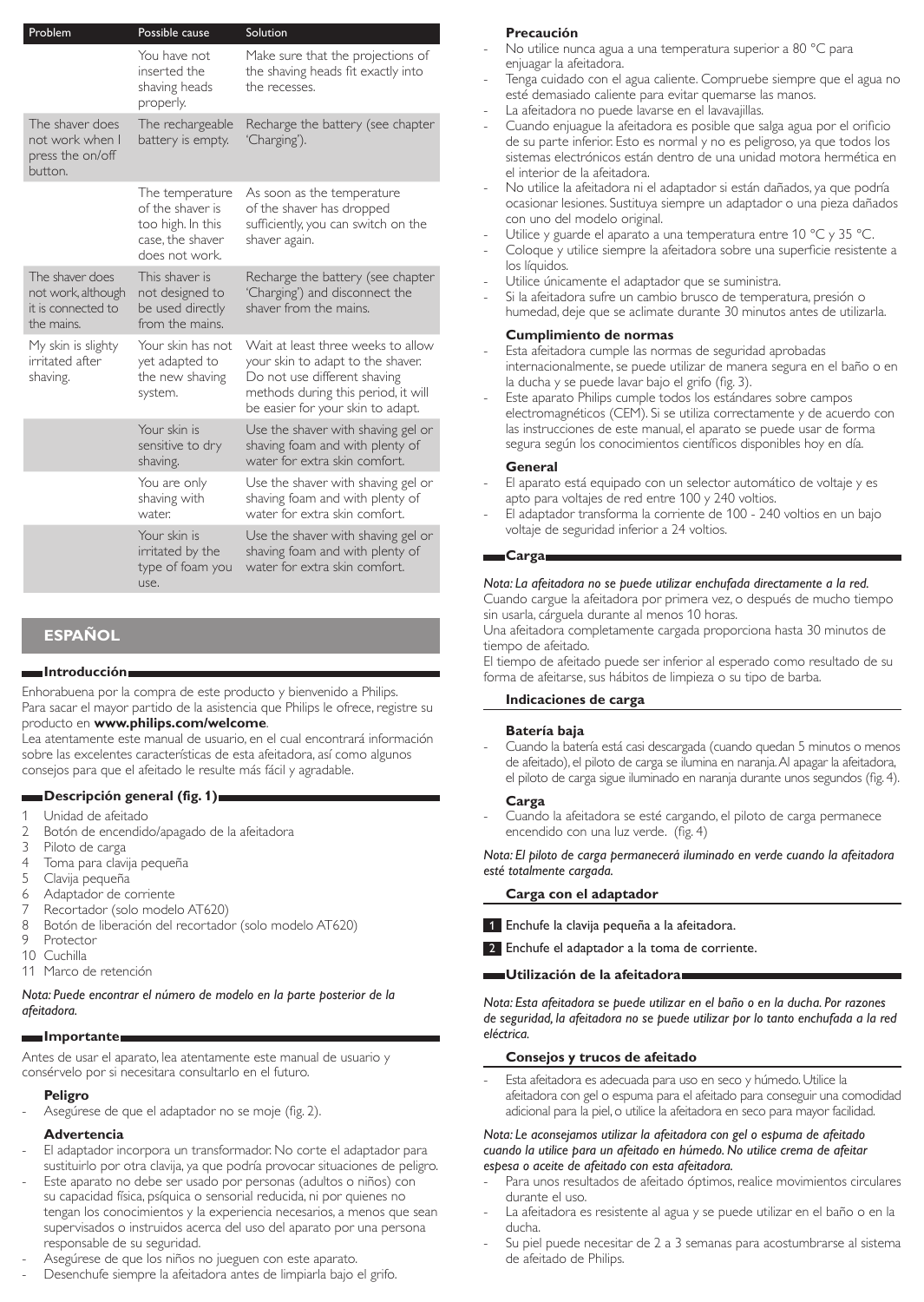#### **Afeitado húmedo**

- 1 Humedézcase la piel. (fig. 5)
- 2 Aplique espuma o gel de afeitar sobre la piel. (fig. 6)
- 3 Enjuague la unidad de afeitado bajo el grifo para asegurarse de que se desliza suavemente sobre la piel.
- 4 Pulse el botón de encendido/apagado una vez para encender la afeitadora.
- 5 Desplace los cabezales de afeitado sobre la piel, haciendo movimientos circulares. (fig. 7)

*Nota: Enjuague la afeitadora bajo el grifo regularmente para asegurarse de que sigue deslizándose suavemente sobre la piel.*

- 6 Tras el afeitado, pulse el botón de encendido/apagado una vez para apagar la afeitadora y séquese la cara.
- 7 Limpie la afeitadora (consulte el capítulo "Limpieza y mantenimiento").

*Nota: Asegúrese de que enjuaga toda la espuma y gel de afeitar de la afeitadora.* 

### **Afeitado en seco**

*Consejo: Asegúrese de que tiene la piel totalmente seca para que la afeitadora se deslice suavemente sobre la piel.*

- 1 Pulse el botón de encendido/apagado una vez para encender la afeitadora.
- 2 Desplace los cabezales de afeitado sobre la piel, haciendo movimientos circulares (fig. 8).
- 3 Tras el afeitado, pulse el botón de encendido/apagado una vez para apagar la afeitadora.
- 4 Limpie la afeitadora (consulte el capítulo "Limpieza y mantenimiento").

### **Recortado (solo modelo AT620)**

Puede utilizar el recortador para recortar las patillas y el bigote.

- 1 Deslice el botón de liberación del recortador hacia abajo para abrirlo. (fig. 9)
- 2 Pulse el botón de encendido/apagado una vez para encender la afeitadora.
- Ya puede comenzar a utilizar el recortador.
- 3 Tras recortar, pulse el botón de encendido/apagado una vez para apagar la afeitadora.
- Limpie el recortador (consulte el capítulo "Limpieza y mantenimiento").
- 5 Cierre el recortador (clic) (fig. 10).

### **Limpieza y mantenimiento**

No utilice nunca aire comprimido, estropajos, agentes abrasivos ni líquidos agresivos, como gasolina o acetona, para limpiar la afeitadora.

Desenchufe siempre la afeitadora antes de limpiarla bajo el grifo.

- Para conseguir un rendimiento de afeitado óptimo, limpie la afeitadora después de cada uso.
- Una limpieza frecuente garantiza mejores resultados en el afeitado.
- Para obtener los mejores resultados de limpieza, le aconsejamos utilizar el spray limpiador de Philips (HQ110).
- Tenga cuidado con el agua caliente. Compruebe siempre que el agua no esté demasiado caliente para evitar quemarse las manos.

*Nota: Cuando enjuague la afeitadora es posible que salga agua por el orificio de su parte inferior. Esto es normal y no es peligroso, ya que todos los sistemas electrónicos están dentro de una unidad motora hermética en el interior de la afeitadora.*

# **Limpieza de la unidad de afeitado bajo el grifo (limpieza rápida)**

- 1 Apague la afeitadora.
- 2 Coloque el pulgar bajo la unidad de afeitado y empuje la misma hasta extraerla de la afeitadora. (fig. 11)

*Nota: Asegúrese de sostener la unidad de afeitado mientras lo hace.*

3 Enjuague la unidad de afeitado y la cámara de recogida del pelo durante 30 segundos con agua caliente del grifo.

# Tenga cuidado con el agua caliente. Compruebe siempre que el agua no esté demasiado caliente para evitar quemarse las manos.

- Enjuague la cámara de recogida del pelo (fig. 12).
- Enjuague el interior de la unidad de afeitado (fig. 13).
- Enjuague el exterior de la unidad de afeitado (fig. 14).

### **Limpieza a fondo**

- 4 Gire el cierre de seguridad en sentido contrario al de las agujas del reloj (1) y saque el marco de retención (2) (fig. 15).
- 5 Retire y limpie los cabezales de afeitado de uno en uno. Cada cabezal de afeitado consta de una cuchilla y su protector (fig. 16).

*Nota: No limpie más de una cuchilla y su protector al mismo tiempo, ya que forman conjuntos entre sí. Si mezcla accidentalmente las cuchillas y los protectores, puede que tarde varias semanas en volver a obtener el óptimo rendimiento en el afeitado.*

Extraiga la cuchilla del protector y enjuáguela con agua (fig. 17).

Enjuague el interior y el exterior del protector con agua (fig. 18). 6 Vuelva a colocar los cabezales en la unidad de afeitado. (fig. 19)

Asegúrese de que los salientes de los cabezales de afeitado encajan exactamente en las ranuras.

7 Coloque de nuevo el marco de retención en la unidad de afeitado (1) y gire el cierre de seguridad en el sentido de las agujas del reloj (2) (fig. 20).

8 Vuelva a colocar la unidad de afeitado y sacuda el exceso de agua de la afeitadora.

*Nota: Si no puede volver a colocar la unidad de afeitado correctamente, compruebe que ha introducido bien los cabezales de afeitado y que el marco de retención tiene puesto el cierre de seguridad.*

Tenga cuidado de no golpear la unidad de afeitado contra ningún objeto mientras sacude el exceso de agua de la afeitadora.

No seque nunca la unidad de afeitado ni la cámara de recogida del pelo con una toalla o un paño, ya que esto podría dañar la unidad de afeitado.

9 Vuelva a abrir la unidad de afeitado y déjela abierta para que se seque completamente.

### **Limpieza del recortador (solo modelo AT620)**

Limpie el recortador cada vez que lo utilice.

1 Apague la afeitadora.

- 2 Deslice el botón de liberación del recortador hacia abajo para abrirlo (fig. 9).
- 3 Enjuague el recortador bajo el grifo con agua caliente. (fig. 21)

4 Cierre el recortador (clic).

*Consejo: Para conseguir unos resultados óptimos, lubrique los dientes del recortador con una gota de aceite de máquina de coser cada seis meses (fig. 22).*

### **Solicitud de accesorios**

Para comprar accesorios o piezas de repuesto, visite **www.shop.philips.com/ service** o acuda a su distribuidor de Philips. También puede ponerse en contacto con el Servicio de Atención al Cliente de Philips en su país (consulte el folleto de garantía mundial para encontrar los datos de contacto).

### **Cabezales de afeitado**

Le aconsejamos reemplazar sus cabezales de afeitado cada 2 años. Sustitúyalos siempre por cabezales de afeitado Philips HQ56 (fig. 23).

### **Limpieza**

Utilice spray limpiador (HQ110) para limpiar los cabezales de afeitado en profundidad.

### **Sustitución de los cabezales de afeitado**

Para un rendimiento de afeitado óptimo, le aconsejamos que sustituya los cabezales de afeitado cada 2 años. Sustituya inmediatamente los cabezales de afeitado si están dañados.

Sustituya los cabezales de afeitado únicamente por cabezales de afeitado originales Philips HQ56.

1 Apague la afeitadora. Desconecte la afeitadora de la red eléctrica.

2 Coloque el pulgar bajo la unidad de afeitado y empuje la misma hasta extraerla de la afeitadora (fig. 11).

*Nota: Asegúrese de sostener la unidad de afeitado mientras lo hace.*

- 3 Gire el cierre de seguridad en sentido contrario al de las agujas del reloj (1) y saque el marco de retención (2) (fig. 15).
- 4 Quite los cabezales de afeitado y coloque unos nuevos en la unidad de afeitado.

Asegúrese de que los salientes de los cabezales de afeitado encajan exactamente en las ranuras.

5 Coloque de nuevo el marco de retención en la unidad de afeitado (1) y gire el cierre de seguridad en el sentido de las agujas del reloj (2) (fig. 20).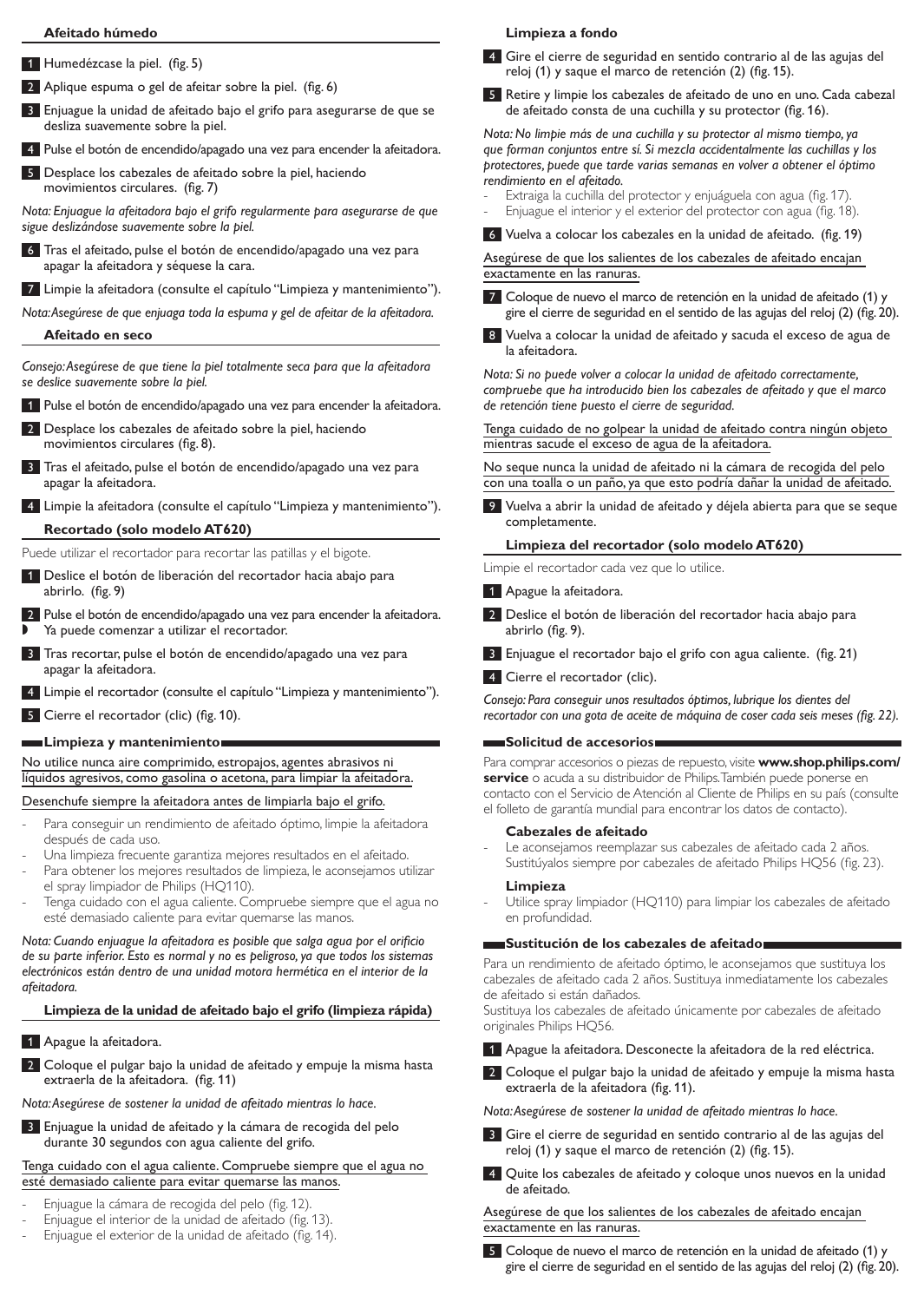### 6 Vuelva a colocar la unidad de afeitado (fig. 24).

*Nota: Si no puede volver a colocar la unidad de afeitado correctamente, compruebe que ha introducido bien los cabezales de afeitado y que el marco de retención tiene puesto el cierre de seguridad.*

#### **Medio ambiente**

- Al final de su vida útil, no tire el aparato junto con la basura normal del hogar. Llévelos a un punto de recogida oficial para su reciclado. De esta manera ayudará a conservar el medio ambiente (fig. 25).
- La batería recargable integrada contiene sustancias que pueden contaminar el medio ambiente. Quite siempre la batería antes de deshacerse de la afeitadora o de llevarla a un punto de recogida oficial. Deposite la batería en un lugar de recogida oficial. Si no puede quitar la batería, puede llevar la afeitadora a un centro de servicio de Philips. El personal del mismo extraerá la batería y se deshará de ella de forma no perjudicial para el medio ambiente (fig. 26).

### **Cómo extraer la batería recargable**

#### Quite la batería únicamente cuando deseche la afeitadora. Asegúrese de que la batería recargable esté completamente descargada cuando la quite del aparato.

- 1 Desconecte la afeitadora de la toma de corriente.
- 2 Deje funcionar la afeitadora hasta que se pare.
- 3 Desenrosque los tornillos de la parte posterior de la afeitadora y en la cámara de recogida del pelo.
- 4 Retire el panel frontal y el panel de la parte posterior.
- 5 Doble los seis ganchos hacia un lado y saque la unidad motora.

Tenga cuidado con los ganchos, ya que están afilados.

6 Extraiga la batería recargable.

Tenga cuidado con las tiras de la batería ya que están afiladas.

No vuelva a conectar la afeitadora a la toma de corriente una vez que haya quitado la batería recargable.

#### **Garantía y asistencia**

Si necesita asistencia o información, visite **www.philips.com/support** o lea el folleto de garantía mundial independiente.

### **Restricciones de la garantía**

Los cabezales de afeitado (cuchillas y protectores) no están cubiertos por las condiciones de la garantía internacional debido a que están sujetos a desgaste.

#### **Guía de resolución de problemas**

En este capítulo se resumen los problemas más frecuentes que pueden surgir con el aparato. Si no puede resolver el problema con la siguiente información, visite **www.philips.com/support** para consultar una lista de preguntas más frecuentes o póngase en contacto con el Servicio de Atención al Cliente en su país.

| Problema                                                                                 | Posible causa                                                                     | Solución                                                                                                                                                                                                     |
|------------------------------------------------------------------------------------------|-----------------------------------------------------------------------------------|--------------------------------------------------------------------------------------------------------------------------------------------------------------------------------------------------------------|
| La afeitadora<br>no afeita tan<br>bien como<br>antes.                                    | Los cabezales<br>de afeitado<br>están gastados o<br>deteriorados.                 | Sustituya los cabezales de afeitado<br>(consulte el capítulo "Sustitución de<br>los cabezales de afeitado").                                                                                                 |
|                                                                                          | Los residuos de<br>espuma o gel<br>se atascan en<br>los cabezales de<br>afeitado. | Enjuague la unidad de afeitado<br>durante un rato con agua caliente<br>del grifo (consulte la sección<br>"Limpieza de la unidad de afeitado<br>bajo el grifo" en el capítulo<br>"Limpieza y mantenimiento"). |
|                                                                                          | No ha introducido<br>los cabezales<br>de afeitado<br>correctamente.               | Asegúrese de que los salientes de<br>los cabezales de afeitado encajan<br>exactamente en las ranuras.                                                                                                        |
| La afeitadora<br>no funciona<br>cuando<br>pulso el<br>botón de<br>encendido/<br>apagado. | La batería<br>recargable está<br>descargada.                                      | Recargue la batería (consulte el<br>capítulo "Carga").                                                                                                                                                       |

| Problema                                                                            | Posible causa                                                                                                 | Solución                                                                                                                                                                                            |
|-------------------------------------------------------------------------------------|---------------------------------------------------------------------------------------------------------------|-----------------------------------------------------------------------------------------------------------------------------------------------------------------------------------------------------|
|                                                                                     | La temperatura<br>de la afeitadora<br>es demasiado<br>alta. En ese caso,<br>la afeitadora no<br>funciona.     | En cuanto la temperatura de la<br>afeitadora descienda lo suficiente,<br>puede volver a encenderla.                                                                                                 |
| La afeitadora<br>no funciona,<br>aunque está<br>conectada<br>a la red<br>eléctrica. | Esta afeitadora<br>no está diseñada<br>para ser utilizada<br>enchufada<br>directamente a la<br>red eléctrica. | Recargue la batería (consulte el<br>capítulo "Carga") o desconecte la<br>afeitadora de la red.                                                                                                      |
| Se me<br>irrita la piel<br>ligeramente<br>tras el<br>afeitado.                      | La piel todavía no<br>se ha adaptado al<br>nuevo sistema de<br>afeitado.                                      | Espere al menos tres semanas para<br>que la piel se adapte a la afeitadora. No<br>utilice diferentes métodos de afeitado<br>durante este periodo para que la piel<br>se adapte con mayor facilidad. |
|                                                                                     | Su piel es sensible al<br>afeitado en seco.                                                                   | Utilice la afeitadora con gel o<br>espuma de afeitar y con mucha<br>agua para que el afeitado resulte<br>más cómodo.                                                                                |
|                                                                                     | Se está afeitando<br>solo con agua.                                                                           | Utilice la afeitadora con gel o espuma<br>de afeitar y con mucha agua para que<br>el afeitado resulte más cómodo.                                                                                   |
|                                                                                     | La piel se irrita por<br>el tipo de espuma<br>que utiliza.                                                    | Utilice la afeitadora con gel o espuma<br>de afeitar y con mucha agua para que<br>el afeitado resulte más cómodo.                                                                                   |

# **Português**

### **Introdução**

Parabéns pela sua compra e bem-vindo à Philips! Para tirar todo o partido da assistência fornecida pela Philips, registe o seu produto em

### **www.philips.com/welcome**.

Leia este manual do utilizador, pois contém informações sobre as magníficas funções desta máquina de barbear, bem como algumas sugestões para se barbear de forma mais fácil e agradável.

# **Descrição geral (fig. 1)**

- 1 Acessório de corte<br>2 Botão ligar/desligar
- 2 Botão ligar/desligar da máquina de barbear<br>3 Luz de carga
- 3 Luz de carga<br>4 Tomada para
- 4 Tomada para ficha pequena<br>5 Ficha pequena
- 5 Ficha pequena<br>6 Transformador
- 6 Transformador
- Aparador (apenas AT620)
- 8 Botão de libertação do aparador (apenas AT620)
- Proteccão 10 Lâmina
- 11 Estrutura de fixação

*Nota: Pode encontrar a referência na parte posterior da máquina de barbear.*

### **Importante**

Leia cuidadosamente este manual do utilizador antes de utilizar o aparelho e guarde-o para consultas futuras.

#### **Perigo**

Certifique-se de que o adaptador não é molhado (fig. 2).

#### **Aviso**

- O adaptador contém um transformador. Não corte o adaptador para o substituir por outro, porque isso poderá dar origem a situações de perigo.
- Este aparelho não se destina a ser utilizado por pessoas (incluindo crianças) com capacidades físicas, sensoriais ou mentais reduzidas, ou com falta de experiência e conhecimentos, salvo se tiverem recebido supervisão ou instruções sobre o uso do aparelho por alguém responsável pela sua segurança.
- As crianças devem ser supervisionadas para garantir que não brincam com o aparelho.
- Antes de lavar em água corrente, desligue sempre a máquina de barbear da corrente.

### **Cuidado**

- Não lave a máquina de barbear em água de temperatura superior a 80 °C.
- Tenha cuidado com a água quente. Verifique sempre se não está demasiado quente para evitar queimar as mãos.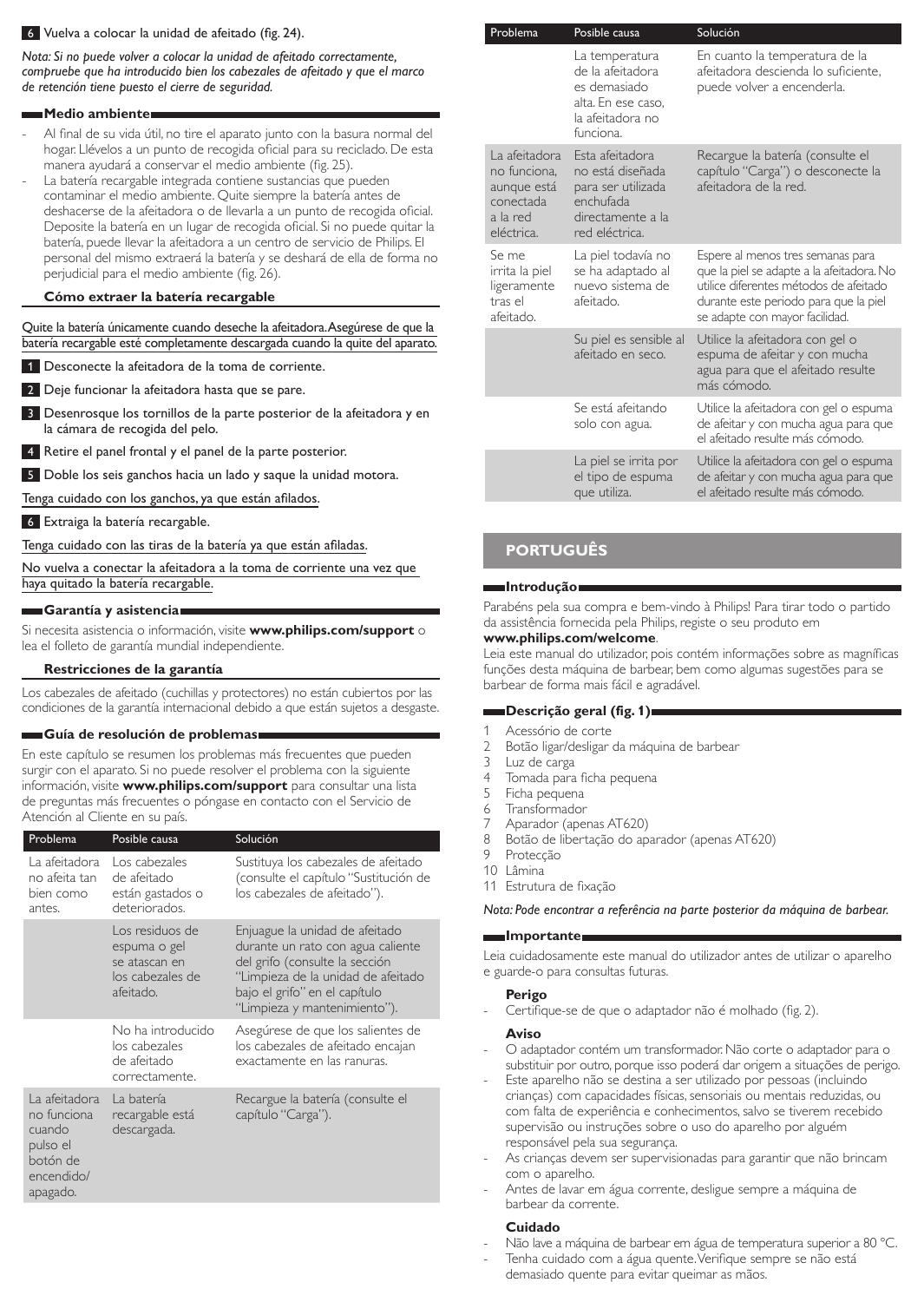- A máquina de barbear não pode ser lavada na máquina de lavar loiça.
- Pode pingar água da tomada na base da máquina de barbear ao enxaguá-la em água corrente. É normal e não é perigoso porque todos os componentes eléctricos estão protegidos numa unidade de alimentação selada no interior da máquina de barbear.
- Não utilize a máquina de barbear nem o transformador se um destes estiver danificado, visto que isto pode causar ferimentos. Substitua sempre um transformador ou uma peça danificada por uma equivalente de origem.
- Utilize, carregue e guarde o aparelho a uma temperatura entre 10 °C e 35 °C.
- Coloque e utilize sempre a máquina de barbear numa superfície impermeável. Utilize apenas o adaptador fornecido.
- Se a máquina de barbear for sujeita a uma mudança significativa de temperatura, pressão ou humidade, deixe-a ambientar-se durante 30 minutos antes de a utilizar.

### **Conformidade com as normas**

- Esta máquina de barbear está em conformidade com as normas de segurança aprovadas internacionalmente, podendo ser utilizada no banho ou no duche e lavada em água corrente com total segurança (fig. 3).
- Este aparelho Philips cumpre todas as normas relacionadas com campos electromagnéticos (CEM). Se for manuseado correctamente e de acordo com as instruções presentes neste manual do utilizador, o aparelho proporciona uma utilização segura, como demonstrado pelas provas científicas actualmente disponíveis.

### **Geral**

- O aparelho está equipado com um selector de voltagem automático e está preparado para voltagens entre 100 e 240 volts.
- O adaptador transforma 100-240 volts numa tensão segura e baixa inferior a 24 volts.

#### **Carregamento**

### *Nota: A máquina de barbear não pode ser utilizada ligada directamente à corrente eléctrica.*

Quando carregar a máquina de barbear pela primeira vez ou após um período prolongado de não utilização, deve carregá-la durante 10 horas, no mínimo. Uma máquina de barbear totalmente carregada fornece até 30 minutos de tempo para barbear.

O tempo para barbear pode ser menor do que o esperado, dependendo dos seus hábitos de barbear, das suas rotinas de higiene e do tipo de barba.

#### **Indicações de carga**

#### **Bateria fraca**

Quando a bateria está quase vazia (quando restam apenas 5 ou menos minutos para barbear), a luz de carregamento acende-se a cor de laranja. Quando desliga a máquina de barbear, a luz de carregamento continua acesa a cor de laranja durante alguns segundos (fig. 4).

#### **Carregamento**

- Quando a máquina de barbear está a carregar, a luz de carregamento permanece continuamente acesa a verde. (fig. 4)

*Nota: A luz de carregamento continuará acesa a verde quando a máquina de barbear estiver completamente carregada.*

### **Carregar com o adaptador**

1 Introduza a ficha pequena na máquina de barbear.

2 Ligue o adaptador à tomada eléctrica.

# **Utilização da máquina de barbear**

*Nota: Esta máquina de barbear pode ser utilizada no banho ou chuveiro. Por razões de segurança, a máquina de barbear não pode ser utilizada ligada à corrente eléctrica.*

### **Sugestões e dicas para barbear**

Esta máquina de barbear é adequada à utilização a húmido e a seco. Utilize a máquina de barbear com gel ou espuma de barbear para um conforto extra da pele, ou utilize a máquina de barbear a seco para uma comodidade extra.

*Nota: Aconselhamo-lo a utilizar a máquina de barbear com gel ou espuma de barbear quando barbear a pele húmida. Não utilize cremes de barbear espessos ou óleos de barbear com esta máquina de barbear.* 

- Para obter os melhores resultados de barbear, faça movimentos circulares durante a utilização.
- A máquina de barbear é à prova de água e pode ser utilizada no banho.
- A sua pele poderá precisar de 2 a 3 semanas para se adaptar ao sistema de barbear da Philips.

### **Barbear a pele húmida**

- 1 Aplique alguma água na sua pele. (fig. 5)
- 2 Aplique espuma ou gel de barbear na pele. (fig. 6)
- 3 Enxagúe o acessório de corte em água corrente para garantir que o acessório de corte desliza suavemente sobre a sua pele.
- 4 Prima uma vez o botão ligar/desligar para ligar a máquina de barbear.
- 5 Passe as cabeças de corte sobre a pele, efectuando movimentos circulares. (fig. 7)

*Nota: Enxagúe regularmente a máquina de barbear em água corrente para se assegurar de que esta continua a deslizar suavemente sobre a sua pele.*

6 Depois de barbear, prima o botão ligar/desligar uma vez para desligar a máquina de barbear e secar o seu rosto.

7 Limpe a máquina de barbear (consulte o capítulo "Limpeza e manutenção").

*Nota: Assegure-se de que enxagua toda a espuma ou gel de barbear da máquina de barbear.* 

## **Barbear a seco**

*Sugestão: Assegure-se de que a sua pele está completamente seca para que a máquina de barbear deslize suavemente sobre a mesma.*

- 1 Prima uma vez o botão ligar/desligar para ligar a máquina de barbear.
- 2 Passe as cabeças de corte sobre a pele, efectuando movimentos circulares (fig. 8).
- 3 Depois do barbear, prima uma vez o botão ligar/desligar para desligar a máquina de barbear.
- 4 Limpe a máquina de barbear (consulte o capítulo "Limpeza e manutenção"). **Aparar (apenas AT620)**

Pode utilizar o aparador para aparar as patilhas e o bigode.

- 1 Pressione o botão de libertação do aparador para abrir o aparador. (fig. 9)
- 2 Prima uma vez o botão ligar/desligar para ligar a máquina de barbear.
- Pode agora utilizar o aparador.
- 3 Depois de aparar, prima uma vez o botão ligar/desligar para desligar a máquina de barbear.
- 4 Limpe o aparador (consulte o capítulo "Limpeza e manutenção").
- 5 Feche o aparador até ouvir um estalido (fig. 10).

### **Limpeza e manutenção**

Nunca utilize ar comprimido, esfregões, agentes de limpeza abrasivos ou líquidos agressivos, tais como petróleo ou acetona, para limpar a máquina de barbear.

### Antes de lavar em água corrente, desligue sempre a máquina de barbear da corrente.

- Limpe a máquina de barbear após cada utilização para obter o melhor desempenho da máquina de barbear.
- Uma limpeza regular garante melhores resultados de barbear.
- Para obter melhores resultados de limpeza, aconselhamo-lo a utilizar o spray de limpeza Philips (HQ110).
- Tenha cuidado com a água quente. Verifique sempre se não está demasiado quente para evitar queimar as mãos.

*Nota: Pode pingar água da tomada na base da máquina de barbear ao enxaguá-la em água corrente. É normal e não é perigoso porque todos os componentes eléctricos estão protegidos numa unidade de alimentação selada no interior da máquina de barbear.*

### **Limpeza do acessório de corte em água corrente (limpeza rápida)**

- 1 Desligue a máquina de barbear.
- 2 Coloque o seu polegar sob o acessório de corte e empurre o acessório de corte para fora da máquina de barbear. (fig. 11)

*Nota: Assegure-se de que segura o acessório de corte durante esta operação.*

3 Enxagúe a unidade de corte e a câmara de recolha dos pêlos em água quente corrente durante 30 segundos.

Tenha cuidado com a água quente. Verifique sempre se não está demasiado quente para evitar queimar as mãos.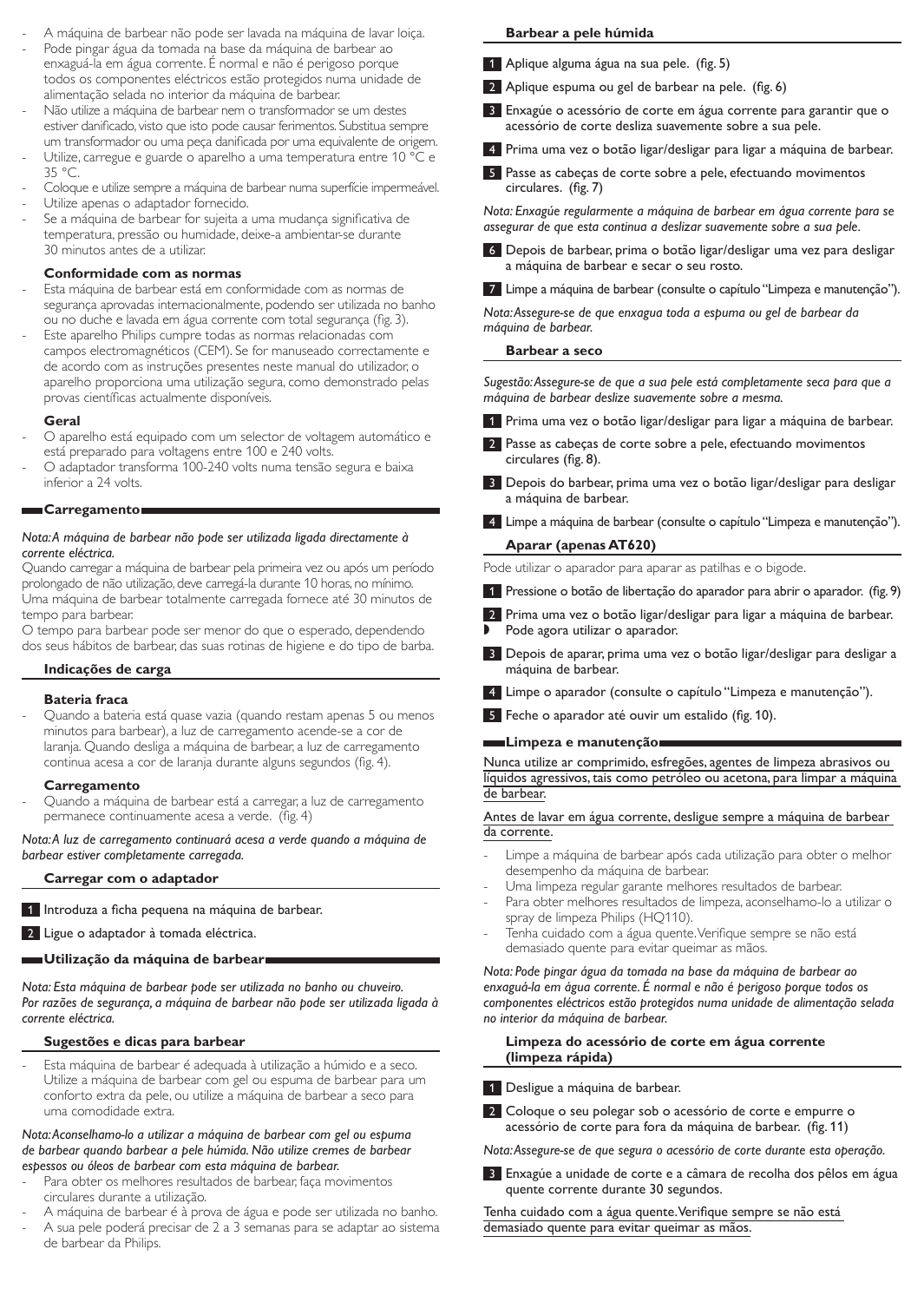- Enxagúe a câmara de recolha dos pêlos (fig. 12).
- Enxagúe o interior do acessório de corte (fig. 13).
- Enxagúe o exterior do acessório de corte (fig. 14).

### **Limpeza profunda**

- 4 Rode a patilha para a esquerda (1) e retire a armação de fixação (2) (fig. 15).
- 5 Retire e limpe uma cabeça de corte de cada vez. Cada cabeça de corte é composta por uma lâmina e uma protecção (fig. 16).

*Nota: Não limpe mais do que um conjunto lâmina/protecção de cada vez já que constituem pares. Se, por acaso, alterar os conjuntos lâmina/protecção, a eficácia da máquina diminuirá e só passadas algumas semanas voltará ao normal.*

- Retire a lâmina da protecção de corte e enxagúe-a com água (fig. 17)
- Enxagúe o interior e o exterior da protecção de corte com água (fig. 18).

6 Volte a colocar as cabeças de corte no acessório de corte. (fig. 19)

Certifique-se de que as saliências existentes nas cabeças encaixam perfeitamente nos seus alojamentos.

7 Volte a colocar a armação de fixação no acessório de corte (1) e rode o bloqueio para a direita (2) (fig. 20).

8 Volte a encaixar o acessório de corte e sacuda a máquina de barbear para eliminar a água em excesso.

*Nota: Se não conseguir voltar a encaixar o acessório de corte correctamente, verifique se as cabeças de corte foram introduzidas correctamente e se a armação de fixação está fixa.*

Tenha cuidado para não bater com o acessório de corte contra algum objecto enquanto sacode a água em excesso da máquina de barbear.

Nunca seque a unidade de corte e a câmara de recolha de pêlos com uma toalha ou papel, pois isto pode danificar a unidade de corte.

9 Abra novamente o acessório de corte e deixe-o aberto para permitir que a máquina de barbear seque completamente.

**Limpeza do aparador (apenas AT620)**

Limpe o aparador sempre que o utilizar.

- 1 Desligue a máquina de barbear.
- 2 Pressione o botão de libertação do aparador para abrir o aparador (fig. 9).
- 3 Enxagúe o aparador em água quente corrente. (fig. 21)
- 4 Feche o aparador (ouve-se um estalido).

*Sugestão: De seis em seis meses, lubrifique os dentes do aparador com uma gota de óleo para máquinas de costura de modo a obter o melhor desempenho (fig. 22).*

#### **Encomendar acessórios**

Para comprar acessórios ou peças sobressalentes, visite **www.shop. philips.com/service** ou vá ao seu revendedor Philips. Também pode contactar o Centro de Apoio ao Cliente da Philips no seu país (consulte os detalhes de contacto no folheto da garantia mundial).

#### **Cabeças de corte**

Aconselhamo-lo a substituir as suas cabeças de corte a cada 2 anos. Substitua sempre por cabeças de corte HQ56 da Philips (fig. 23).

#### **Limpeza**

Utilize spray de limpeza (HQ110) para limpar as cabeças de corte a fundo.

#### **Substituição das cabeças de corte**

Para obter o desempenho máximo da máquina de barbear, recomendamos a substituição das cabeças de corte a cada 2 anos. Substitua-as de imediato se estas apresentarem danos.

Substitua as cabeças de corte apenas por cabeças de corte HQ56 originais da Philips.

1 Desligue a máquina de barbear. Desligue a máquina de barbear da tomada.

2 Coloque o seu polegar sob o acessório de corte e empurre o acessório de corte para fora da máquina de barbear (fig. 11).

*Nota: Assegure-se de que segura o acessório de corte durante esta operação.*

- 3 Rode a patilha para a esquerda (1) e retire a armação de fixação (2) (fig. 15).
- 4 Retire as cabeças de corte e coloque as cabeças novas no acessório de corte.

Certifique-se de que as saliências existentes nas cabeças encaixam perfeitamente nos seus alojamentos.

5 Volte a colocar a armação de fixação no acessório de corte (1) e rode o bloqueio para a direita (2) (fig. 20).

6 Volte a encaixar o acessório de corte (fig. 24).

*Nota: Se não conseguir voltar a encaixar o acessório de corte correctamente, verifique se as cabeças de corte foram introduzidas correctamente e se a armação de fixação está fixa.*

#### **Meio ambiente**

- Não elimine o aparelho juntamente com resíduos domésticos normais no final da sua vida útil, entregue-o num ponto de recolha oficial para reciclagem. Ao fazê-lo, ajuda a preservar o ambiente (fig. 25).
- A bateria recarregável incorporada contém substâncias que podem poluir o ambiente. Retire sempre a bateria antes de eliminar ou entregar a máquina de barbear num ponto de recolha oficial. Elimine a bateria num ponto de recolha oficial para baterias. Se tiver problemas na remoção da bateria, pode também levar o aparelho a um centro de assistência Philips, que poderá remover a bateria e eliminá-la de forma segura para o ambiente (fig. 26).

#### **Retirar a bateria recarregável**

Retire apenas a bateria recarregável quando se desfizer da máquina de barbear. Quando a retirar, certifique-se de que a bateria recarregável está completamente vazia.

- 1 Desligue a máquina de barbear da corrente eléctrica.
- 2 Deixe a máquina de barbear trabalhar até esta parar.
- Desaperte os parafusos na parte posterior da máquina de barbear e na câmara de recolha dos pêlos.
- 4 Retire o painel frontal e o painel posterior.
- 5 Dobre os 6 ganchos para retirar a unidade de alimentação.

Tenha cuidado porque os ganchos são afiados.

6 Retire a bateria recarregável.

Tenha cuidado porque as bandas da bateria são afiadas.

Não volte a ligar a máquina à corrente após ter removido a bateria recarregável.

**Garantia e assistência**

Se precisar de informações ou assistência, visite **www.philips.com/ support** ou leia o folheto da garantia mundial em separado.

#### **Restrições à garantia**

As cabeças de corte (lâminas e protecções) não estão abrangidas pelos termos da garantia internacional, uma vez que estão sujeitas a desgaste.

#### **Resolução de problemas**

Este capítulo resume os problemas mais comuns que podem surgir no aparelho. Se não conseguir resolver o problema com as informações fornecidas a seguir, visite **www.philips.com/support** para consultar uma lista de perguntas frequentes ou contacte o Centro de Apoio ao Cliente no seu país.

| Problema                                                                               | Possível causa                                                     | Solução                                                                                                                                                               |
|----------------------------------------------------------------------------------------|--------------------------------------------------------------------|-----------------------------------------------------------------------------------------------------------------------------------------------------------------------|
| O desempe-<br>nho da máqui-<br>na de barbear<br>deteriorou-se.                         | As cabeças de<br>corte estão<br>danificadas ou<br>gastas.          | Substitua as cabeças de corte<br>(consulte o capítulo "Substituição<br>das cabeças de corte").                                                                        |
|                                                                                        | Resíduos de<br>espuma ou gel<br>obstruíram as<br>cabeças de corte. | Enxagúe a unidade de corte em<br>água quente corrente (consulte<br>a secção "Limpeza da unidade<br>de corte em água corrente" no<br>capítulo "Limpeza e manutenção"). |
|                                                                                        | Não introduziu as<br>cabeças de corte<br>correctamente.            | Certifique-se de que as saliências<br>existentes nas cabeças encaixam<br>perfeitamente nos seus alojamentos.                                                          |
| A máquina<br>de barbear<br>não funciona<br>quando primo<br>o botão ligar/<br>desligar. | A bateria<br>recarregável está<br>vazia.                           | Recarregue a bateria (consulte o<br>capítulo "Carregamento").                                                                                                         |